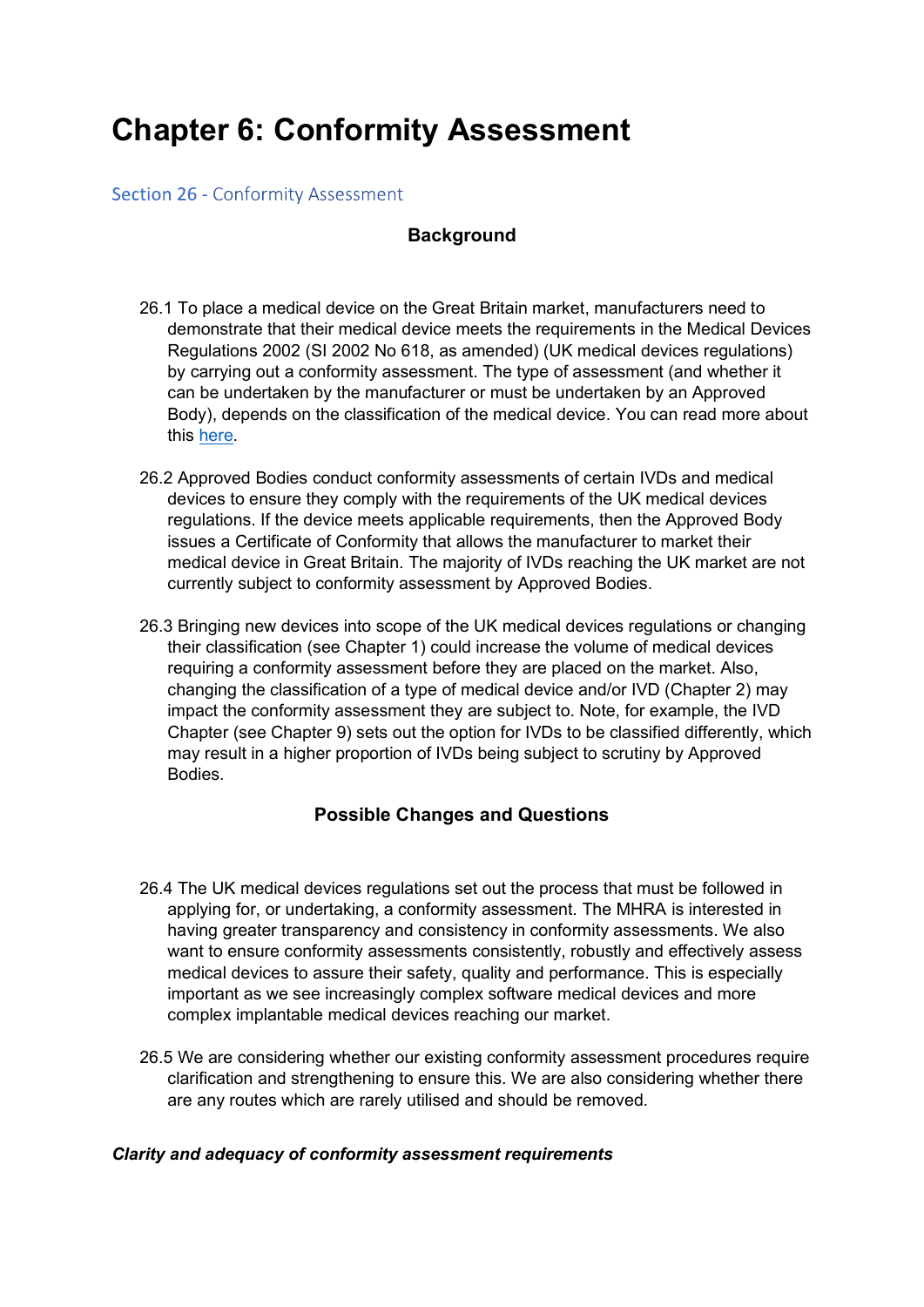- 26.6 MHRA is considering what updates to existing regulations may be needed to<br>strengthen and clarify the conformity assessment requirements for medical devices.<br>Options are (but not limited to) to revise Approved Body con strengthen and clarify the conformity assessment requirements for medical devices. Options are (but not limited to) to revise Approved Body conformity assessment procedures and requirements to:
	- a. remove the option for manufacturers of class III, IIb and IIa general medical devices to use production quality assurance
	- b. **require** implantable Class IIb device technical documentation to be reviewed on a 100% basis rather than on a representative basis
	- c. require that reusable surgical instruments must undergo conformity assessment by an Approved Body for aspects relating to the reuse of the device, in particular cleaning, disinfection, sterilisation, maintenance and functional testing and the related instructions for use
	- d. require manufacturers lodging an application for conformity assessment with an Approved Body to not lodge an application in parallel with another Approved Body for the same conformity assessment procedure on the same product
	- e. specify a time limit for Approved Bodies to respond to an application for conformity assessment
	- f. require manufacturers to declare whether they have withdrawn an application with another Approved Body prior to the decision of the Approved Body they have applied to and provide information about any previous application for the same conformity assessment that has been refused by another Approved Body
	- g. require Approved Bodies to inform other Approved Bodies and the MHRA of any manufacturer that withdraws its application prior to the Approved Body's decision regarding the conformity assessment
	- h. specify the required structure of manufacturers' technical files for a medical device (as is currently set out in guidance in other jurisdictions).
- 26.7 Up-classifying medical devices is considered in Chapter 2 Classification. Upclassifying IVDs and implantable medical devices (or certain types of these medical devices) will mean they are subject to higher scrutiny in pre-market conformity assessments. We are interested in whether, beyond this, any further changes are needed to the conformity assessment criteria and process applied to these medical devices in particular to ensure they are subject to an adequate level of scrutiny. This is explored further in the Implantable Devices and IVD sections (Chapter 9 and Chapter 11).

#### Q26.1 Do you think the conformity assessment requirements for medical devices should be clarified and strengthened for medical devices as set out in paragraph 26.6 above? ('Yes' / 'No' / 'Don't Know/No Opinion')

- Q26.2 Please outline any other clarifications or additions to requirements that you think should be introduced to strengthen the conformity assessment of medical devices under the UK medical device regulations. Please include your rationale and any expected impacts on you/other stakeholder groups (including any implementation considerations such as guidance that may be required).
- Q26.3 The current timeframe for which manufacturers must retain technical documentation is 15 years for implantable devices, and 5 years for all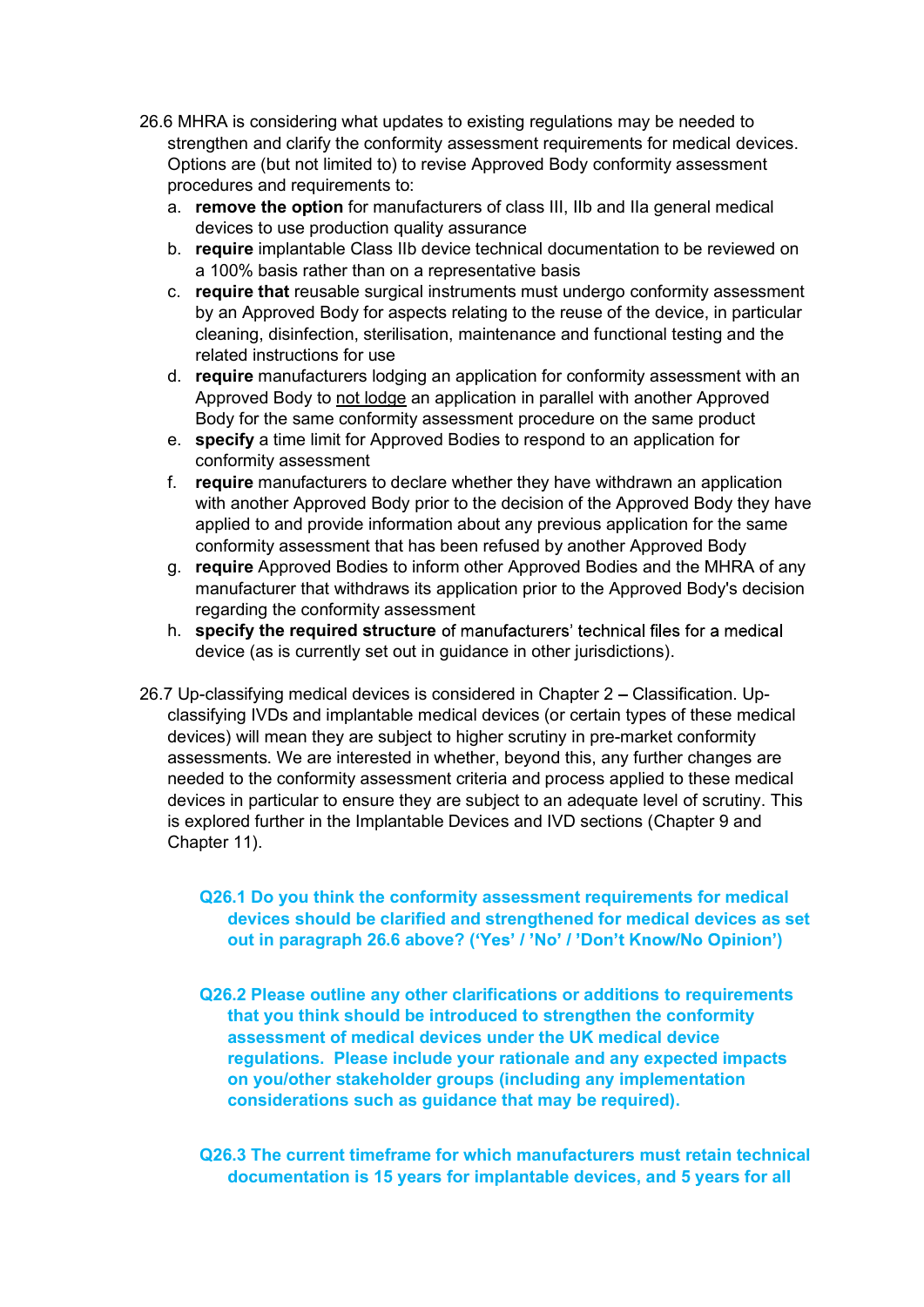other medical devices. We are considering whether this is sufficient. An option is for this to be 15 years for implantable devices and 10 years for other medical devices. For how long should the manufacturer be required to keep technical documentation for a medical device they have manufactured?

- a. 1-5 years after the last product has been manufactured
- b. 6-10 years after the last product has been manufactured
- c. 11-15 years after the last product has been manufactured
- d. For the expected lifetime of the device, after the last product has been manufactured
- e. Other (please specify)

#### Scope of routes available

- 26.8 Anecdotally we are aware that the following conformity assessment routes for general medical devices are rarely utilised by manufacturers: batch verification, product quality assurance and type examinations. The MHRA considers that the UK medical devices regulations could be amended to exclude these as possible conformity assessment routes.
	- Q26.4 Do you think that certain conformity assessment routes, including those in paragraph 26.8 or others, should be removed from the UK medical devices regulations? ('Yes' / 'No' / 'Don't Know/No Opinion')
	- Q26.5 If you have answered 'yes' to question 26.4, please outline which conformity assessment routes could be removed from the UK medical devices regulations.
	- Q26.6 Please provide your reasoning (including any available relevant evidence) to support your answers to questions 26.1-26.5, including any impacts on you or other stakeholder groups.
- Section 27 Mechanism for transparency and scrutiny of conformity assessments of certain medical devices

#### **Background**

27.1 The Medical Devices Regulations 2002 (SI 2002 No 618, as amended) (UK medical devices regulations) include limited requirements for Approved Bodies to supply to the MHRA any information about the medical devices for which they have granted Certificates of Conformity. Introducing further requirements could increase the information available for these medical devices to the MHRA, thus aiding MHRA investigations of unsafe medical devices.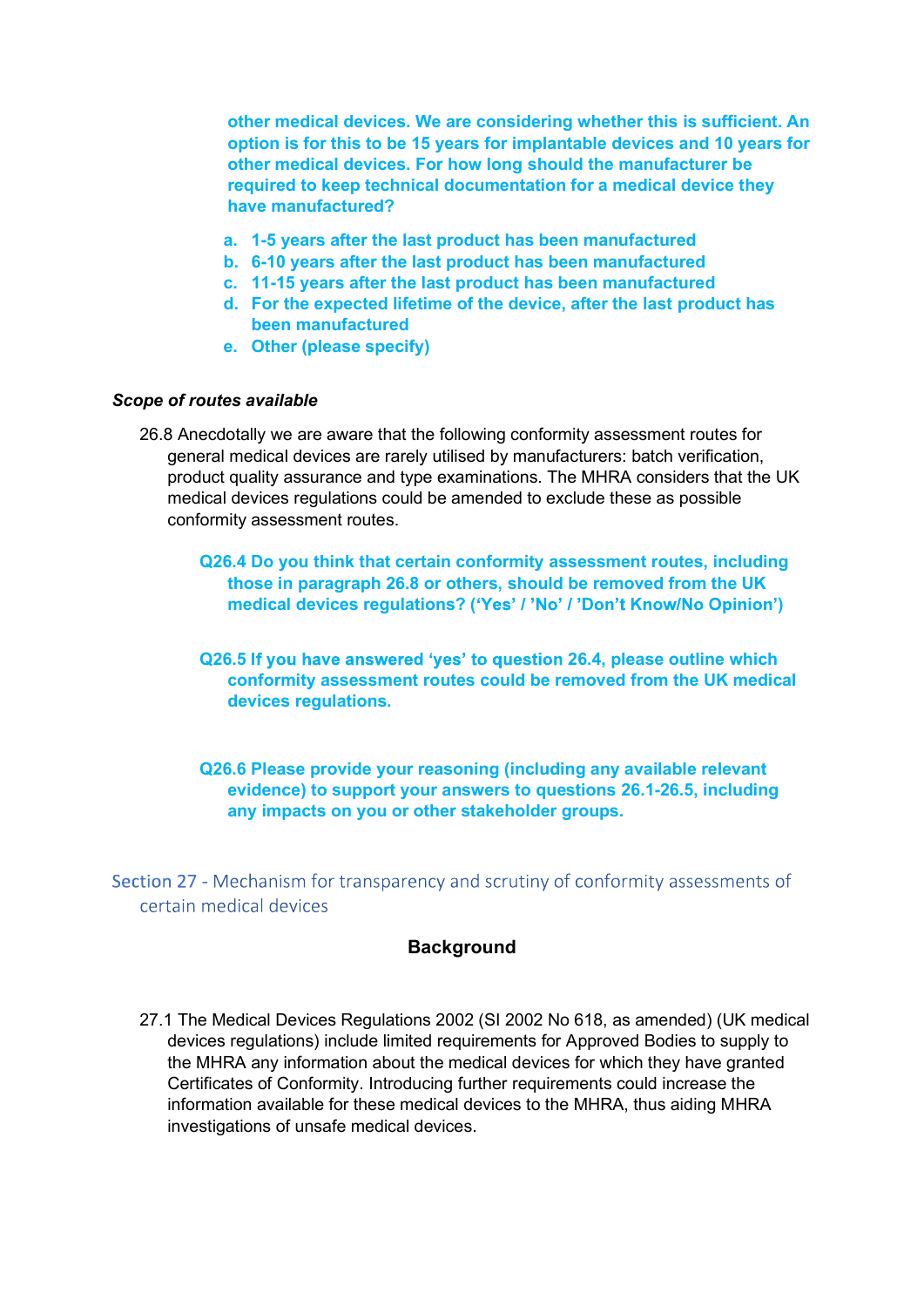# Possible Changes and Questions

- 27.2 Approved Bodies are currently required to notify the MHRA of certificates they have granted to all medical devices. The UK medical devices regulations could require the Approved Body to provide certain documents as part of this notification. Such documents could include:
	- a. summary of safety and clinical performance (see Chapter 7, Section 45)
	- b. the assessment report by the Approved Body
	- c. the instructions for use.
- 27.3 The MHRA could apply additional scrutiny to the conformity assessment report for certain classes/types of medical devices, for example:
	- a. class III implantable medical devices,
	- b. class IIb active medical devices intended to administer and/or remove a medicinal product
	- c. class IIb implantable medical devices
	- d. highest risk IVDs i.e. Class D under the EU IVDR (2017/746) where it is the first certification for that type of medical device
	- e. artificial intelligence/machine learning based medical devices.
- 27.4 The Regulations could be amended to enable the MHRA to raise any concerns regarding the completed conformity assessment with the Approved Body who may be required to take further action. This would provide an extra layer of protection to public health by ensuring that high risk medical devices entering the market have been appropriately assessed and scrutinised.
	- Q27.1 Do you think Approved Bodies should be required to notify the MHRA of certificates they have granted for general medical devices with the accompanying documentation set out in paragraph 27.2? ('Yes' /'No' /'Don't Know/No Opinion')
	- Q27.2 Do you think the MHRA should apply additional scrutiny to the conformity assessment report for certain classes/types of medical devices? ('Yes' / 'No' / 'Don't Know/No Opinion')
	- Q27.3 If you have answered 'yes' to question 27.2 please outline which types/classes of medical devices this additional scrutiny should apply to.
	- Q27.4 Please provide your reasoning (including any available relevant evidence) to support your answers to questions 27.1-27.3, including any impacts on you or other stakeholder groups.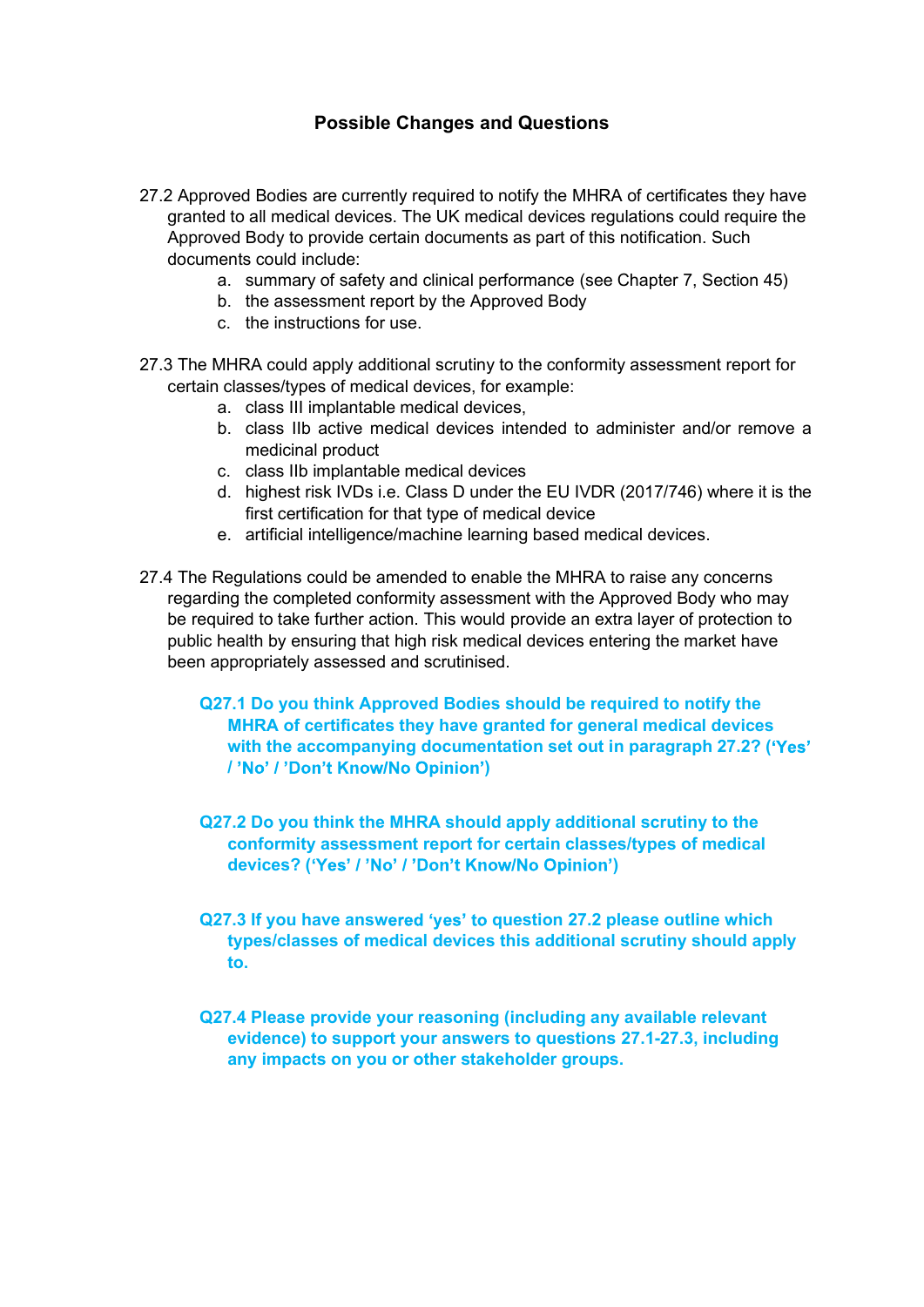#### **Background**

28.1 Approved Bodies issue Certificates of Conformity to manufacturers who have passed the conformity assessment procedure. The Medical Devices Regulations 2002 (SI 2002 No 618, as amended) (UK medical devices regulations) does not set out clear requirements for the conformity assessment certificate. Including these requirements in the Regulations could enhance uniformity across all Approved Bodies.

#### Possible Changes and Questions

- 28.2 The MHRA considers that the UK medical devices regulations could be amended to detail the minimum content of the certificates which must be provided for in English. For example, minimum content could include:
	- a. name, address and identification number of the Approved Body
	- b. name and address of the manufacturer and, if applicable, of the UK Responsible Person
	- c. unique number identifying the certificate
	- d. date of issue
	- e. date of expiry
	- f. if applicable, reference to any previous certificate
	- g. reference to the UK Medical Devices Regulations 2002 (as amended) and the relevant Schedule in accordance with which the conformity assessment has been carried out
	- h. examinations and tests performed, e.g. designated standards, test reports and audit report(s)
	- i. if applicable, reference to the relevant parts of the technical documentation or other certificates required for the placing on the market of the device or devices covered
	- j. if applicable, information about the surveillance by the Approved Body
	- k. conclusions of the Approved Body's conformity assessment with regard to the relevant Schedule, and
	- l. conditions for or limitations to the validity of the certificate.

#### Q28.1 Do you think the UK medical devices regulations should detail the minimum content of Certificates of Conformity? ('Yes' / 'No' / 'Don't )

Q28.2 If you have answered 'yes' to question 28.1, please outline what should be included as part of the content of a Certificate of Conformity (you may reference bullet points a-l above).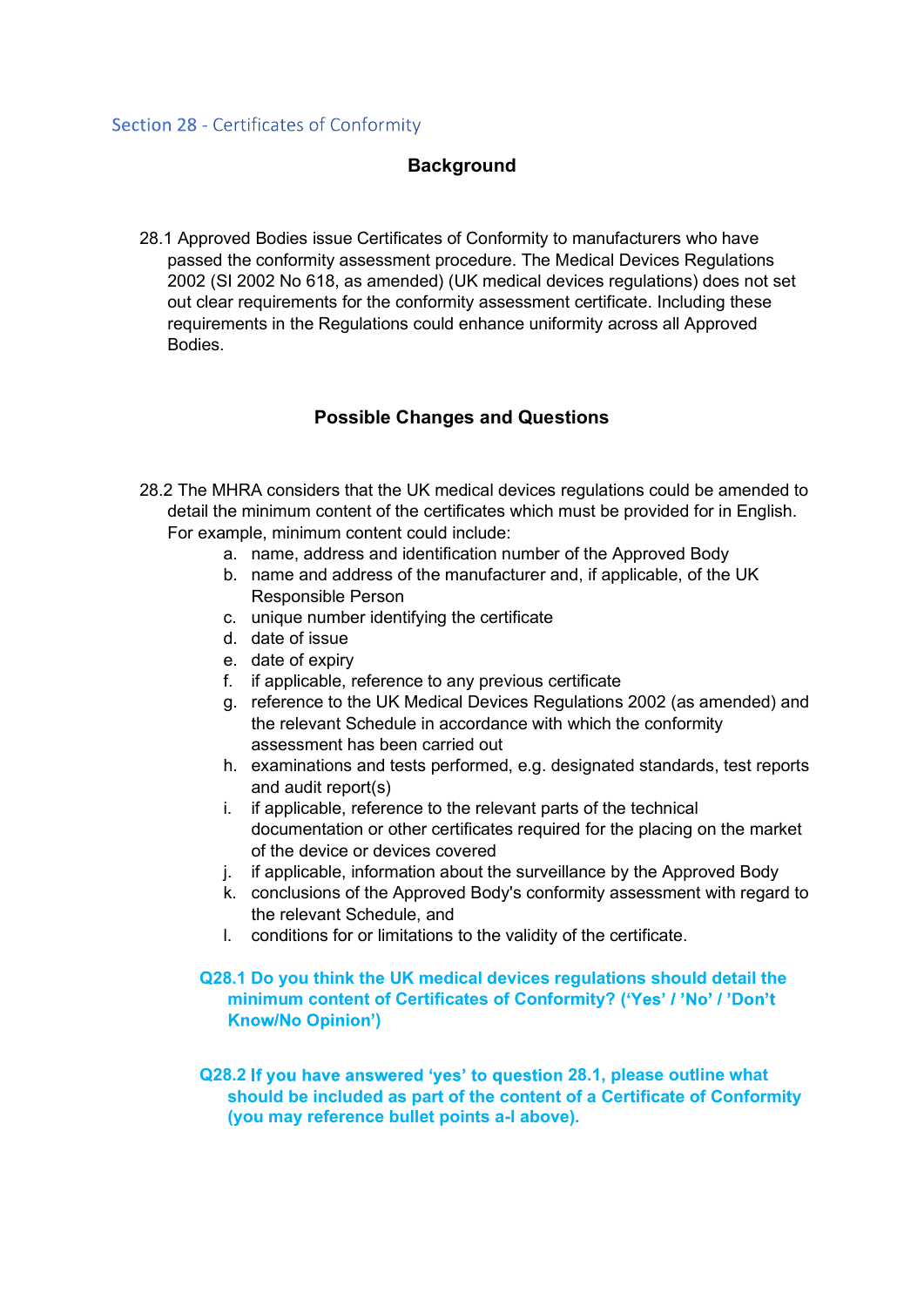- 28.3 The MHRA considers that the UK medical devices regulations could be amended to<br>allow Approved Bodies to impose restrictions of a medical device to certain groups of<br>patients or require manufacturers to undertake speci allow Approved Bodies to impose restrictions of a medical device to certain groups of patients or require manufacturers to undertake specific post-market clinical follow-up or post-market performance follow-up studies (see Chapter 8).
	- Q28.3 Do you think Approved Bodies should be allowed to impose restrictions/requirements on the use/follow-up of certain medical devices? ('Yes' / 'No' / 'Don't Know/No Opinion')

Q28.4 If you have answered 'yes' to question 28.3, please outline what restrictions / requirements Approved Bodies could impose.

- 28.4 The MHRA considers that the UK medical devices regulations could be amended to include requirements for Approved Bodies to enter information regarding any conformity certificates they have issued into the MHRA registration system. This could include information regarding suspended, reinstated or withdrawn certificates and restrictions imposed on certificates. Such information shall be published and accessible to the public.
	- Q28.5 Do you think the UK medical devices regulations should require Approved Bodies to enter information about certificates into the MHRA registration system? ('Yes' / 'No' / 'Don't Know/No Opinion')
	- Q28.6 If you have answered 'yes' to question 28.5, please outline what certificate information Approved Bodies should be required to enter into the MHRA registration system.
	- Q28.7 Please provide your reasoning (including any available relevant evidence) to support your answers to questions 28.1-28.6, including any impacts on you or other stakeholder groups.

Section 29 - Voluntary change of Approved Body

#### **Background**

29.1 The Medical Devices Regulations 2002 (SI 2002 No 618, as amended) (UK medical devices regulations) do not set out specific requirements for when a manufacturer changes Approved Body. Setting out these requirements could enable a smoother changeover that keeps the manufacturer under appropriate Approved Body oversight.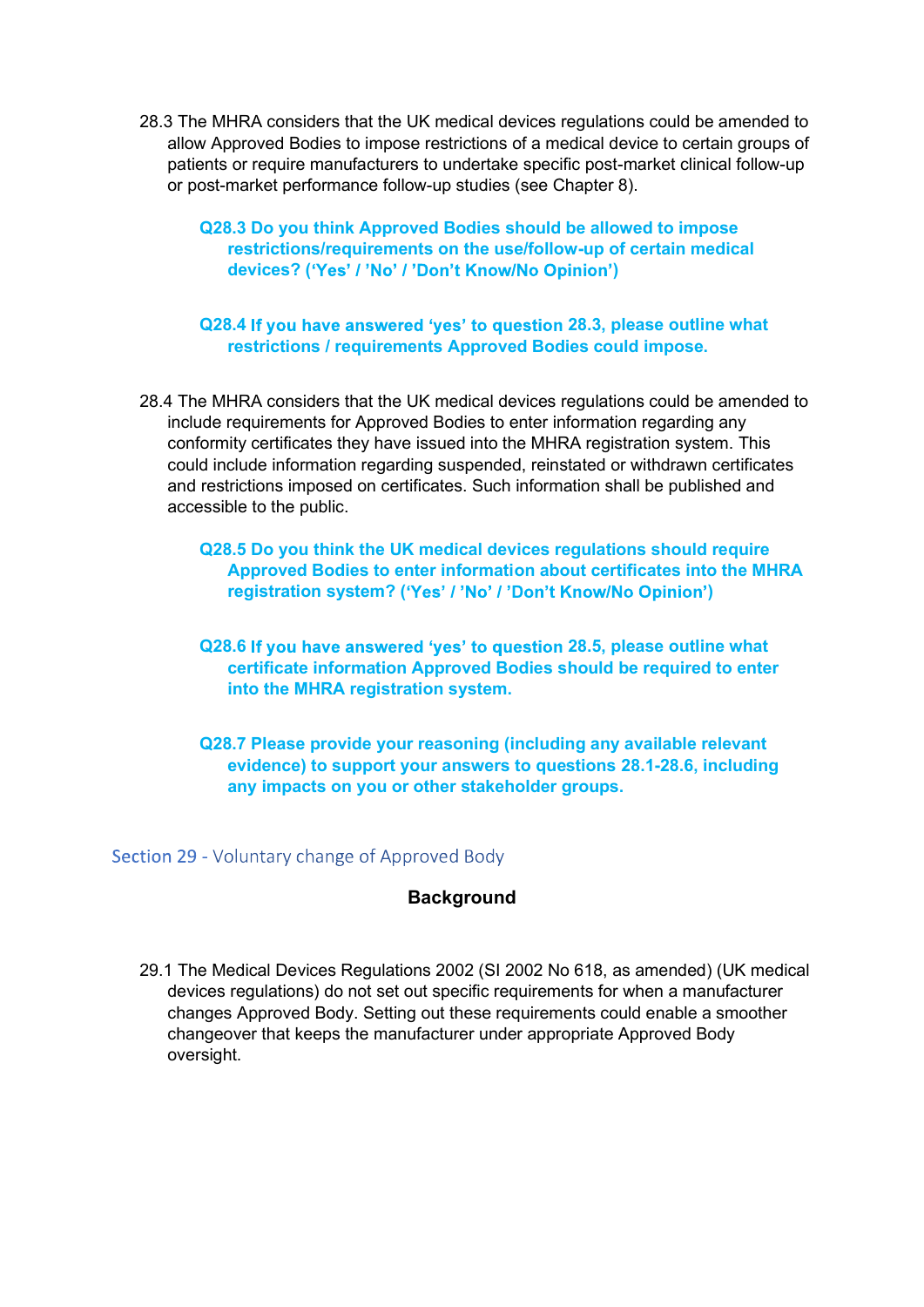# Possible Changes and Questions

- 29.2 In cases where a manufacturer terminates its contract with an Approved Body and enters into a contract with another Approved Body in respect of the conformity assessment of the same medical device, the MHRA considers that the UK medical device regulations could be amended to set out the minimum content that should be included in an agreement between the manufacturer, the incoming Approved Body and, where practicable the outgoing Approved Body.
	- Q29.1 Do you think the UK medical devices regulations should set out the minimum content that should be included in the agreement for a change of Approved Bodies? ('Yes' / 'No' / 'Don't Know/No Opinion')
	- Q29.2 If you have answered 'yes' to question 29.1, please outline what this agreement should include.
	- Q29.3 Please provide your reasoning (including any available relevant evidence) to support your answers to questions 29.1-29.2, including any impacts on you or other stakeholder groups.

Section 30 - Declaration of Conformity

# **Background**

- 30.1 The Declaration of Conformity is a declaration from the medical device manufacturer that the medical device complies with the Medical Devices Regulations 2002 (SI 2002 No 618, as amended) (UK medical devices regulations). It is signed by the manufacturer before the UKCA marking is applied to the medical device. All medical device manufacturers must draw up and sign a Declaration of Conformity whether or not the medical device has undergone conformity assessment from an Approved Body.
- 30.2 The UK medical devices regulations set out very limited minimum requirements for the Declaration of Conformity. Including such requirements will ensure uniformity across all Declaration of Conformity's drawn up.

# Possible Changes and Questions

30.3 The MHRA considers that the UK medical devices regulations could set out the minimum requirements for the content of the Declaration of Conformity. For example, minimum content could include: